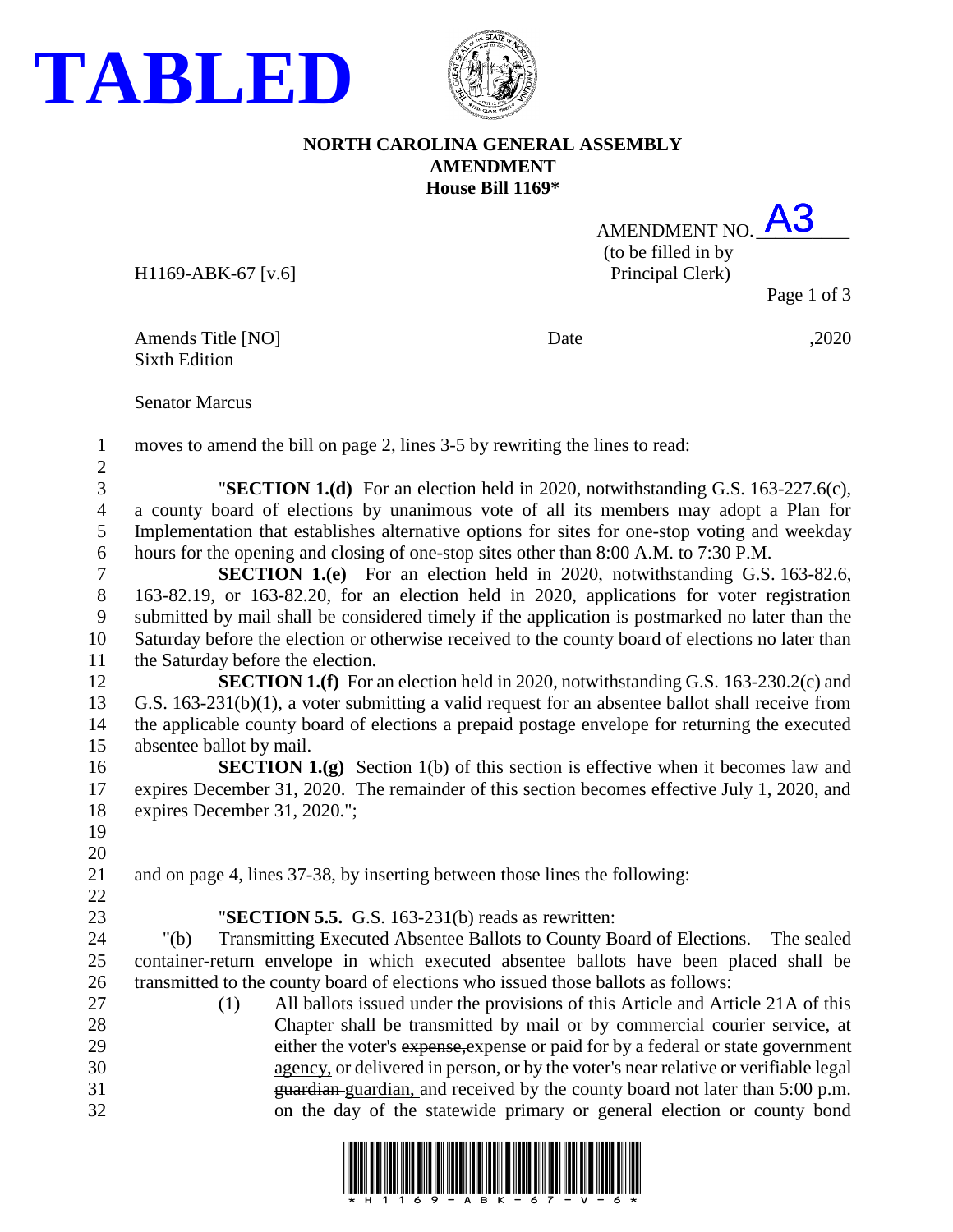

## **NORTH CAROLINA GENERAL ASSEMBLY AMENDMENT House Bill 1169\***

AMENDMENT NO. A3 (to be filled in by H1169-ABK-67 [v.6] Principal Clerk)

Page 2 of 3

| $\mathbf{1}$     | election. Ballots issued under the provisions of Article 21A of this Chapter                       |                                                                               |  |  |
|------------------|----------------------------------------------------------------------------------------------------|-------------------------------------------------------------------------------|--|--|
| $\sqrt{2}$       | may also be electronically transmitted.                                                            |                                                                               |  |  |
| 3                | (2)                                                                                                | If ballots are received later than the hour stated in subdivision (1) of this |  |  |
| $\overline{4}$   |                                                                                                    | subsection, those ballots shall not be accepted unless one of the following   |  |  |
| 5                |                                                                                                    | applies:                                                                      |  |  |
| 6                |                                                                                                    | Federal law so requires.<br>a.                                                |  |  |
| $\boldsymbol{7}$ |                                                                                                    | The ballots issued under this Article are postmarked or otherwise<br>b.       |  |  |
| 8                |                                                                                                    | indicated with a mark by the United States Postal Service and that            |  |  |
| 9                |                                                                                                    | postmark or mark is dated on or before the day of the statewide               |  |  |
| 10               |                                                                                                    | primary or general election or county bond election and are received          |  |  |
| 11               |                                                                                                    | by the county board of elections not later than three days after the          |  |  |
| 12               |                                                                                                    | election by 5:00 p.m.                                                         |  |  |
| 13               |                                                                                                    | The ballots issued under Article 21A of this Chapter are received by<br>c.    |  |  |
| 14               |                                                                                                    | the county board of elections not later than the end of business on the       |  |  |
| 15               |                                                                                                    | business day before the canvass conducted by the county board of              |  |  |
| 16               |                                                                                                    | elections held pursuant to G.S. 163-182.5."";                                 |  |  |
| 17               |                                                                                                    |                                                                               |  |  |
| 18               |                                                                                                    |                                                                               |  |  |
| 19               |                                                                                                    | and on page 4, lines 44-45, by inserting between those lines the following:   |  |  |
| 20               |                                                                                                    |                                                                               |  |  |
| 21               | "SECTION 6.5. Article 7A of Chapter 163 of the General Statutes is amended by                      |                                                                               |  |  |
| 22               | adding a new section to read:                                                                      |                                                                               |  |  |
| 23               | "§ 163-82.23A. Access to online voter registration.                                                |                                                                               |  |  |
| 24               | Notwithstanding any other provision of law to the contrary, any State agency currently             |                                                                               |  |  |
| 25               | offering voter registration pursuant to the National Voter Registration Act (NVRA) of 1993, 52     |                                                                               |  |  |
| 26               | U.S.C. §§ 20501, et seq., shall allow any individual whose signature is on record with that agency |                                                                               |  |  |
| 27               | to access that signature for online voter registration."";                                         |                                                                               |  |  |
| 28               |                                                                                                    |                                                                               |  |  |
| 29               |                                                                                                    |                                                                               |  |  |
| 30               | and on page 7, lines 15-16, by rewriting the lines to read:                                        |                                                                               |  |  |
| 31               |                                                                                                    |                                                                               |  |  |
| 32               | "(1)                                                                                               | Offsetting increased costs to county boards of elections for the projected    |  |  |
| 33               |                                                                                                    | voting by absentee ballot participation, including prepaid postage for return |  |  |
| 34               |                                                                                                    | envelopes.".                                                                  |  |  |